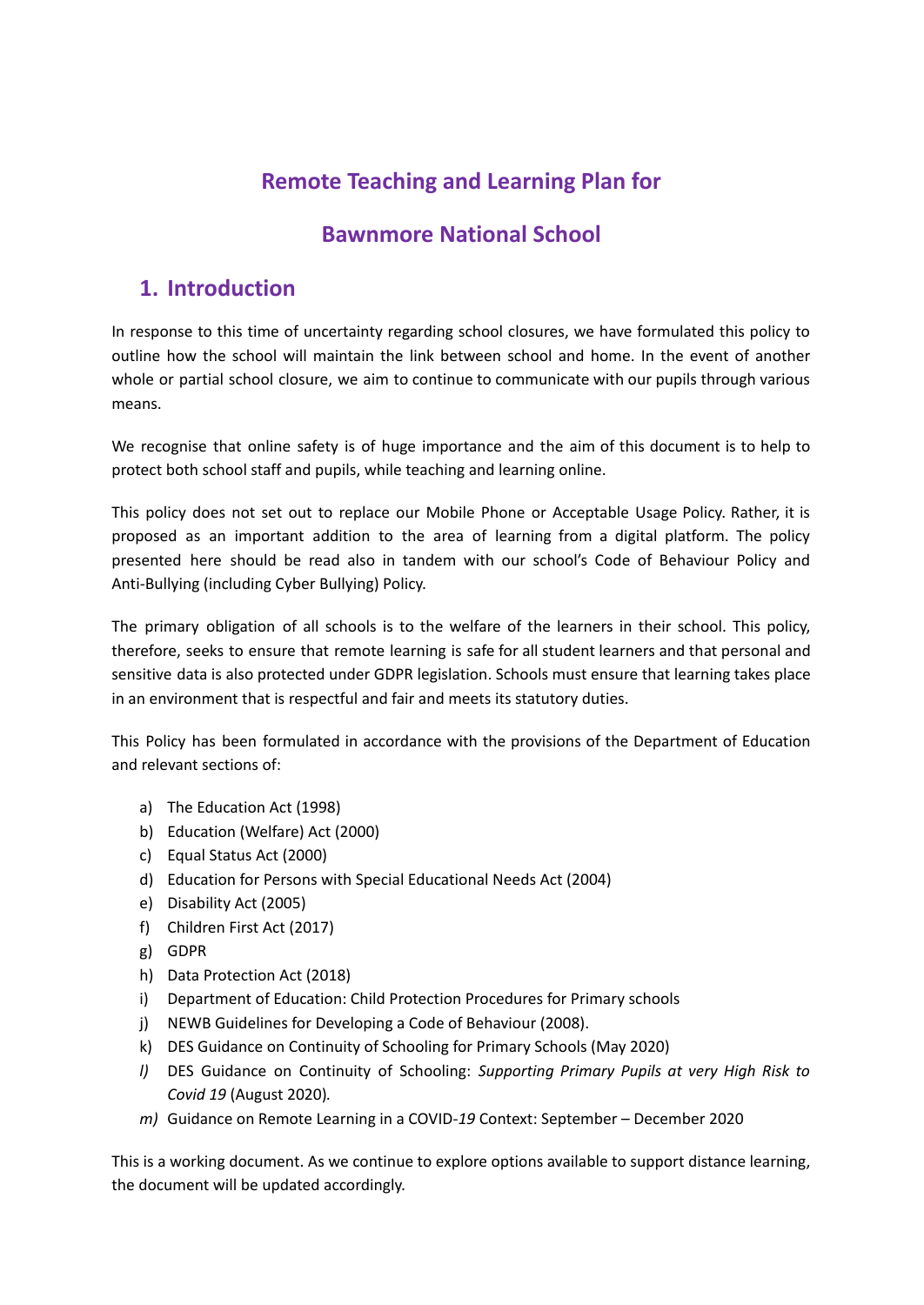### **2. Context**

Teaching and Learning is always evolving, especially, as we move deeper into the 21st century. Developments in IT provide us all with great opportunities as learners and teachers. Never before has there been greater scope to learn using technology and it continues to change the learning relationship between teachers and students. Advances in technology mean that assignments can be delivered remotely and that greater access to information on the internet affords the opportunities for real learning to take place under the watchful and professional guidance of the teacher. However, whether a child is being directed remotely or via a traditional classroom environment, it is very important that all partners are aware that once a learning exchange takes place between a student and teacher, whether at home or school, the same statutory rules apply i.e. the school's Code of Positive Behaviour and all of the school's policies apply.

We recognise that online collaboration is essential for distance learning and that families are in favour of increased opportunities to maintain the connection between school and home. Bawnmore NS uses a variety of child friendly, online tools, which assist in providing more effective teaching and learning, while also enabling greater communication between staff, families and students.

### **3. Guidelines for good online communication in Bawnmore N.S.**

- 1. Under no circumstances should pictures or recordings be taken of video calls by the pupils.
- 2. Staff, families and students are expected to behave in an appropriate, safe, respectful and kind manner online.
- 3. It is the duty of parents/guardians to supervise children while they are working online and to ensure that any content submitted to their teacher is appropriate.
- 4. Staff members will communicate with pupils and their families via the following applications but not limited to Seesaw, Google Classroom, Zoom, Webex and via school email
- 5. Any electronic forms of communication will be for educational purposes and to allow for communication with families.
- 6. Students and staff will communicate using tools which have been approved by the school and of which parents have been notified.
- 7. Parental permission will be acquired before setting up a profile for a pupil on a communication forum.
- 8. For video/Zoom calls, parental permission is implied, as the link (meeting ID and password) to a video call will be communicated via the parent/guardian's email address. Essentially, by virtue of the pupil logging on to the call, permission is assumed.
- 9. A consent form giving permission to engage in online learning is kept on file at Bawnmore National School.
- 10. For security reasons, passwords will be provided to families, where applicable.
- 11. Bawnmore N.S. cannot accept responsibility for the security of online platforms, in the event that they are compromised.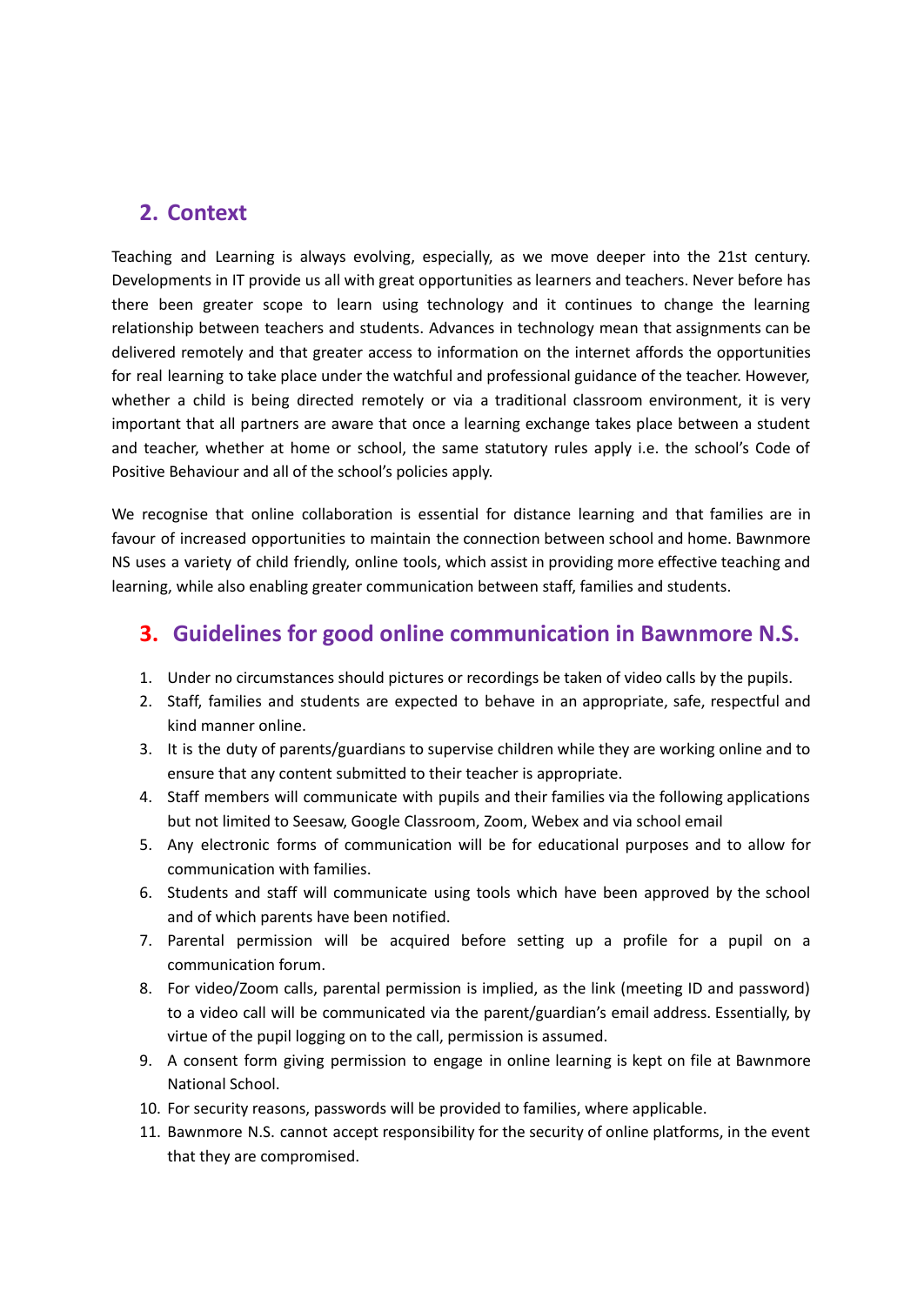## **Media which the school will use**

Each teacher will use their Bawnmore e-mail address through which he/she will communicate with parents/guardians and vice-versa. Weekly workpacks are sent out via this email. Parental queries will be addressed as promptly as possible and should relate strictly to your child's teaching and learning.

#### **1.Google Classroom (also includes Google Meet where appropriate)**

Staff will communicate regularly with parents and pupils of  $6<sup>th</sup>$  class via the Google Classroom online platform. All families are asked to download the Google Classroom App and to check it daily for updates and important information. It enables our pupils to connect to their folder of work and it also allows access to their teacher when required. Our teachers may also provide feedback and communicate with pupils via Google Classroom.

#### **2. Zoom/Webex**

Zoom is a video-conferencing platform which will enable teachers, staff and pupils to connect via a live link. Teachers will connect with pupils when necessary using pre-arranged Zoom Meetings.

**3.Seesaw:** Seesaw is a way for teachers to record and share class lessons. It gives students a place to document their learning, be creative and learn how to use technology. Each student gets their own journal and can add things to it, like photos, videos, drawings, or notes. Seesaw encourages creativity, expression, and feedback that makes students excited to learn. It is an excellent online platform for remote learning as it enables meaningful learning from anywhere at any time for every student.

### **4. Rules for pupils using online communication**

#### **For submitting learning:**

- 1. Submit work and pictures that are appropriate have an adult take a look at your work before you send it.
- 2. Use kind and friendly words.

#### **For video calls/Zoom:**

- 1. Remember to ensure you join each Zoom meeting using your name.
- 2. Pictures or recordings of the video call are not allowed by the pupil.
- 3. Remember our school rules they are still in place, even online.
- 4. Set up your device in a quiet space, with no distractions in the background.
- 5. Join the video with your microphone muted and video on.
- 6. Raise your hand before speaking, just like you would do in class.
- 7. If you have the chance to talk, speak in your normal voice, using kind and friendly words.
- 8. Show respect by listening to others while they are speaking.
- 9. Ensure that you are dressed appropriately for the video call.
- 10. Be on time set a reminder if it helps.
- 11. Enjoy! Don't forget to wave hello to everyone when you join!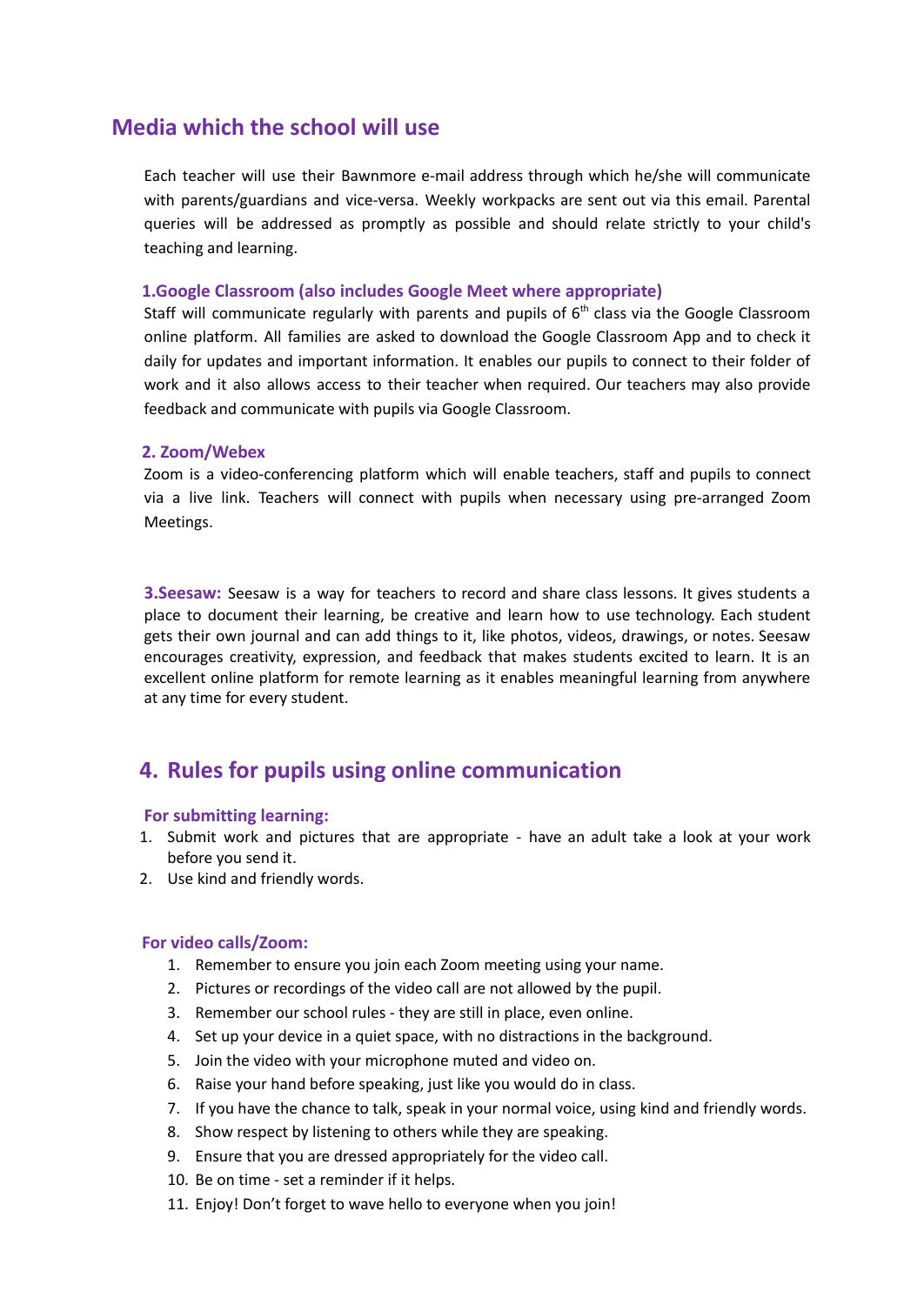# **5. Guidelines for parents and guardians**

### **For learning**

- 1. It is the responsibility of parents and guardians to ensure that pupils are supervised while they work online.
- 2. Check over the work which pupils send to their teacher, ensuring it is appropriate.
- 3. Continue to revise online safety measures with pupils.

### **For video calls/Zoom**

- 1. Under no circumstances should pictures or recordings be taken of video calls.
- 2. Ensure that the school has the correct email address for inviting you to join apps and meetings.
- 3. The main purpose of a video call is to engage in online learning activities while maintaining a social connection between the school staff and pupils. Encourage pupils to listen and enjoy the experience.
- 4. Be aware that when participating in group video calls, you can be seen and heard.
- 5. You will automatically enter a waiting room when the code for a Zoom call has been entered. Please note that school staff will only accept users into video call if you can be identified by your name on your zoom account.
- 6. Please ensure that your child is on time for a scheduled video, or they may be locked out. Please request to join the Zoom call approximately five minutes before the scheduled start time.
- 7. Make sure to familiarise your child with the software in advance. For video in particular, show them how to mute/unmute and turn the camera on/off.
- 8. Participants in the call should be dressed appropriately.
- 9. An appropriate background/room should be chosen for the video call.
- 10. If your child is sick and can not attend the zoom class please don't feel under pressure to attend as the class work pack is sufficient.
- 11. For detailed information on GDPR and Zoom, please visit <https://zoom.us/privacy>

It is important to note that any breach of the above guidelines will result in a discontinuation of this method of communication. A breach may also result in a person being immediately removed from a meeting or a meeting being immediately terminated.

# **6. Remote Teaching and Learning Protocols for Pupils**

- 1. Check assigned work each week
- 2. Communication may only take place during normal school hours
- 3. The normal school calendar will apply
- 4. The following school policies apply to remote teaching and learning:
	- a. Code of Behaviour
	- b. Anti- Bullying Policy
	- c. Acceptable Use Policy
- 5. Teaching and Learning best practice will continue to apply, with students expected to present all assignments to the best of their ability and on time, where possible in this evolving and unprecedented situation.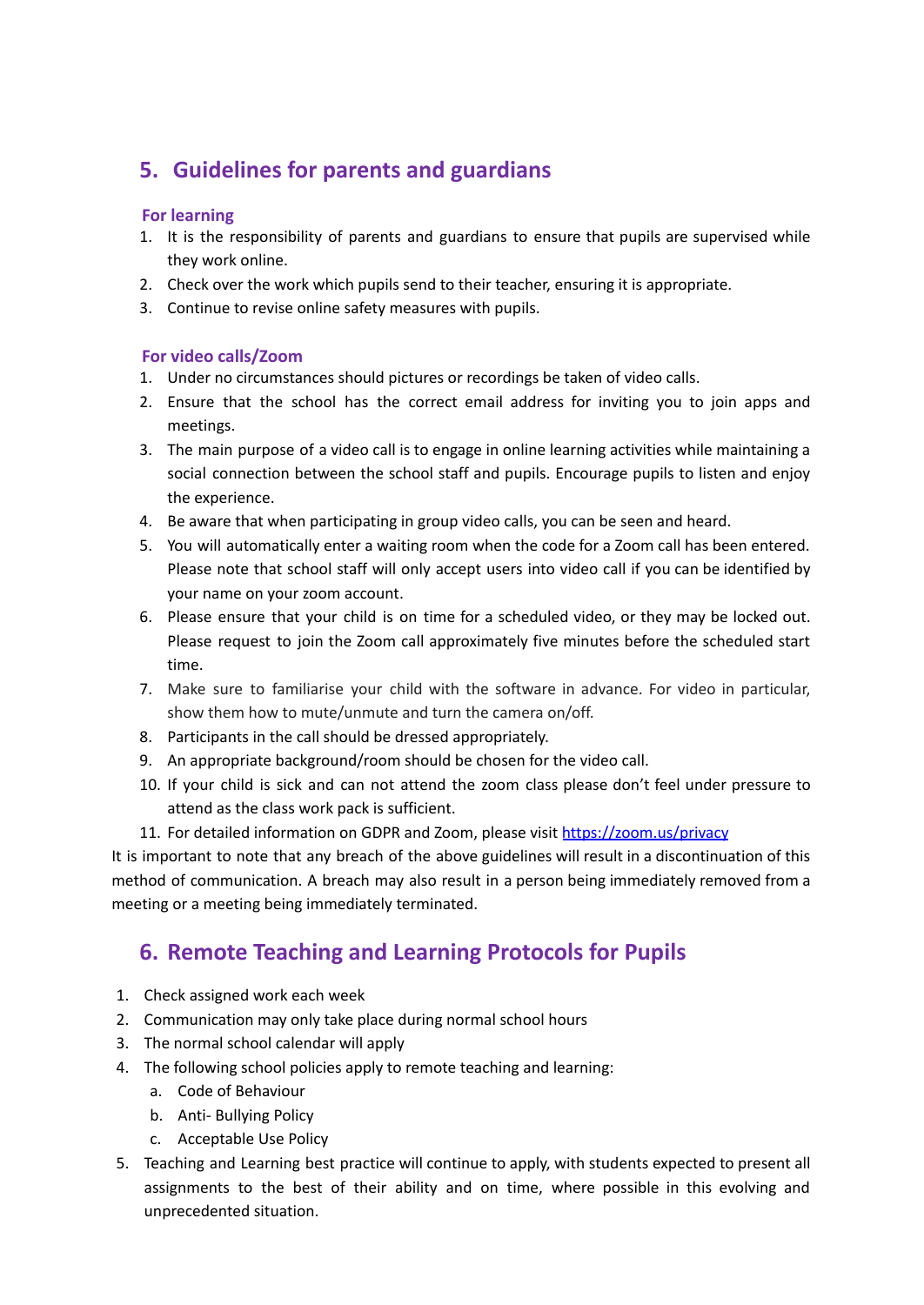- a. In so far as possible, provision for SEN students will be made when using Remote Learning methodologies.
- b. In so far as possible, provision for students at very high-risk to Covid 19 will be made when using Remote Learning methodologies.

## **7. Remote Teaching and Learning Protocols for Parents**

- 1. We ask parents/guardians to ensure protocols for students are adhered to.
- 2. Check-in on their child's school work on a daily basis and talk to their child about the work being assigned.
- 3. The health and wellbeing of all is paramount. Circumstances may change for any of us unexpectedly, teachers or parents, so please keep schooling in perspective and do not allow anything school related to impinge on your child negatively. You are the primary educator of your child and you make those calls. We encourage a little work every week day for routine. We provide work and guidance and ask parents and pupils to do their best and that is all.

## **8. Remote Teaching and Learning Protocols for Teachers**

- 1. Check uploaded work each week
- 2. Communication may only take place during normal school hours
- 3. The normal school calendar will apply
- 4. The following school policies apply to remote teaching and learning:
	- a. Child Protection Policy
	- b. Data Protection Policy
- 5. Teaching and Learning best practice will continue to apply with students expected to present all assignments to the best of their ability and on time, where possible.

# **9. Remote Teaching and Learning Provision specifically for the following Covid 19 related scenarios**

#### **Provision for children who are at very high risk to Covid 19:**

The school will engage directly with relevant parents, regarding remote educational provision for children who are deemed to be at **very high risk** to Covid-19 (see HSE Guidelines) where medical certification has been provided to the school.

### **Provision for all other children who are instructed to self-isolate by their GP or HSE Public Health, educational provision will be provided as follows:**

- **1. Children who are awaiting Covid 19 test results for themselves or a family member and have been instructed by their GP to isolate at home for a few days.** These pupils will be supported to catch up on their learning on their return to school.
- **2. Children isolating at home on instruction from their GP due to a confirmed case within their own family/close contact outside of school (14-day isolation period).** Teacher will link in with the pupil.
- **3. School POD instructed by HSE Public Health to self-isolate.** Teacher will link in with the pupil.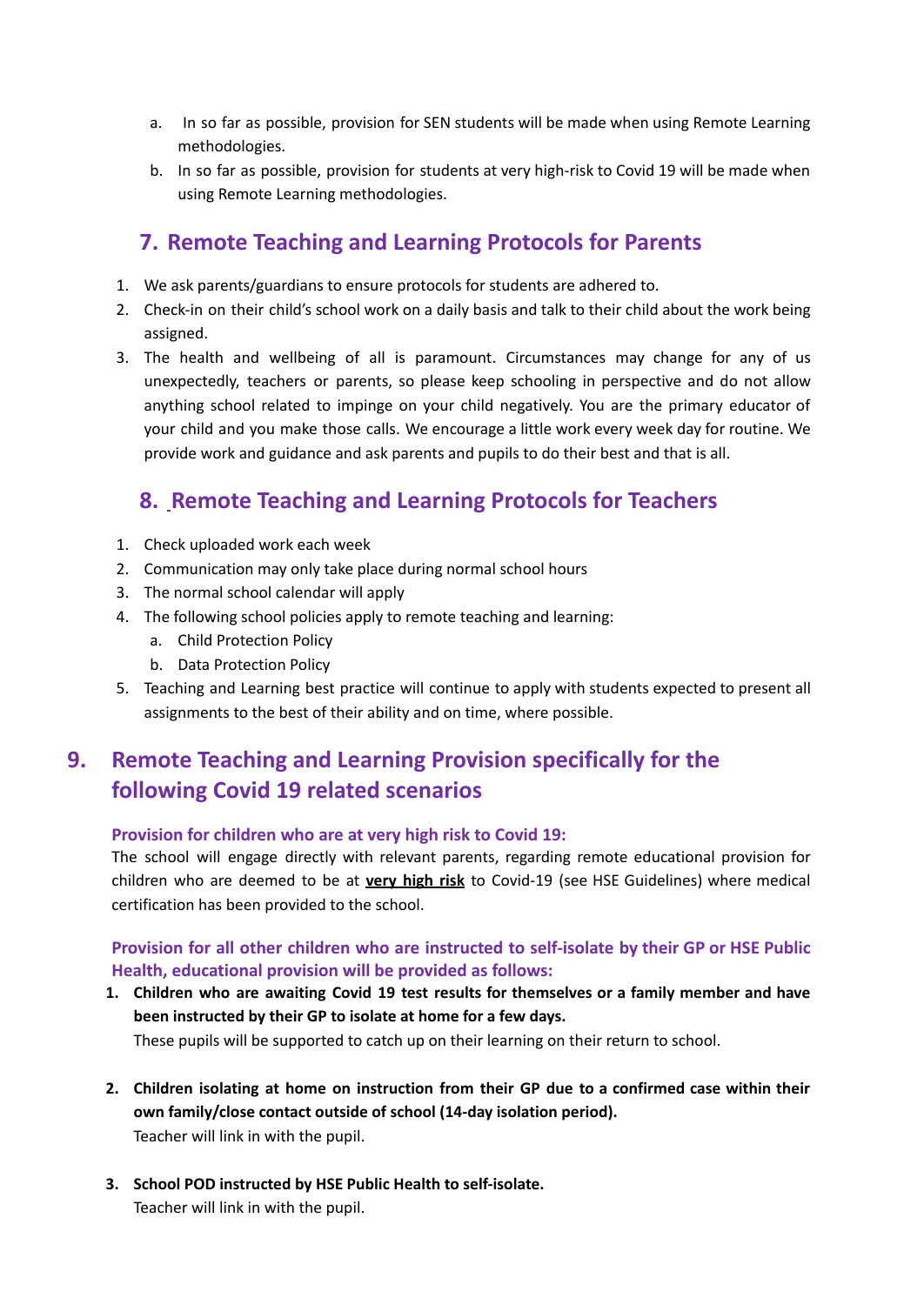**4. School bubble (whole class) instructed by HSE Public Health to self-isolate (14day isolation period).**

Teacher will engage with the bubble daily on Google Classroom or Seesaw and on Google Meet/Zoom.

**5. Whole school closure as instructed by HSE Public Health (duration of closure will be advised by Public Health)**

Teachers will engage with pupils, using a blended approach on the online platform Google Classroom or Seesaw and through video conferencing on Google Classroom/Zoom.

### **Please note that the current situation is quite fluid and these circumstances may vary throughout the year.**

## **10. Summary:**

- 1. Do what you can, within your circumstances. Forget about following books and workbooks outside of the work set by teachers for the moment.
- 2. There will be no school work set for planned school closures/holidays. There will be no interaction on Google Classroom or Seesaw during these times.
- 3. Please keep abreast of postings on the school email and the school website– it is our main mode of communication going forward.
- 4. We ask parents/guardians, students and teachers to ensure protocols are adhered to at all times.
- 5. If you have yet to connect to any of the on-line platforms/school App, please do so. If you are experiencing difficulties, please email the school and we will assist you in any way that we can and please contact the school with any further queries you may have.

We thank the school community for adhering to the above guidelines for everyone's safety and welfare.

This plan is in draft form

This plan was was ratified by the BOM Bawnmore National School at its meeting on:

and is subject to change, in light of any guidance or instruction received from the Department of Education and Skills/HSE Public Health.

 $Signed:$ 

(Chairperson BOM NS)

Signed:  $\Box$ 

(Principal)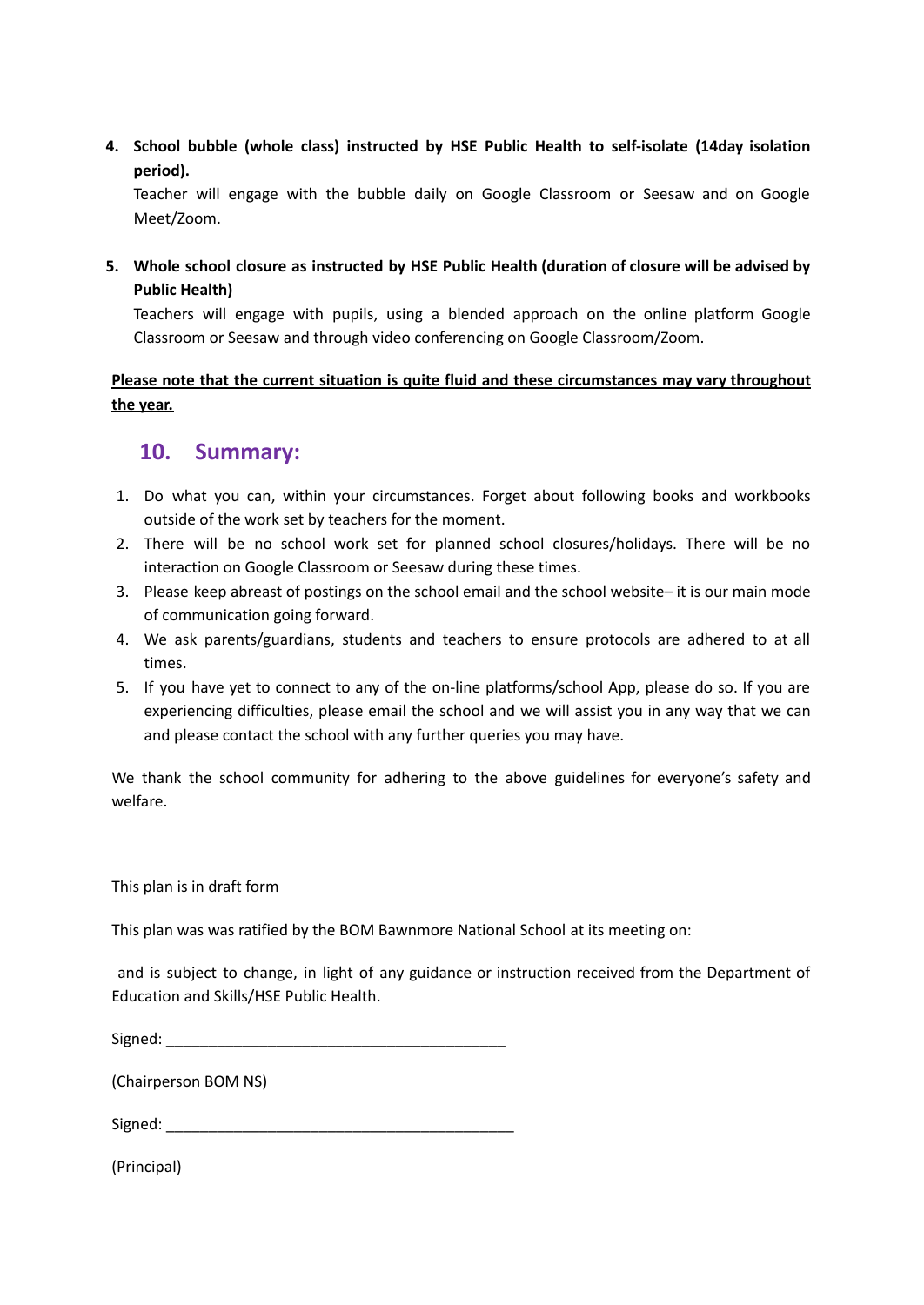## **Recommended Apps/Websites**

In addition to a pared back plan of work for your child/children, we suggest the following Apps for your child's use too, if you can access them. If not, do not worry, they are helpful but not essential.

- Cúla 4: Excellent for younger pupils for Irish vocab very child friendly. There are also videos of your children's favourite cartoons here as Gaeilge which would be useful to watch occasionally to keep up with Irish.
	- The School Hub: RTE have a daily programme dedicated to live lessons for all ages.
	- Storyline online: Stories read to children by famous actors.
- Doulingo: most suitable from 2nd class upwards. Excellent app. Tests your child Irish ability level at the start and they work away at their own level for 10mins daily.
- Mathlethics/Mathduel: For tables. Fun and interactive.
- Reading Eggs/Starfall: For literacy. Again, very child friendly and useful to keep spellings progressing without feeling like schoolwork.
- Jolly Phonics App: to keep up phonics learning for infant classes.
- Dolch words Apps (there is a wide range available): for the development of sight words.
- Nessy Apps: for reading for pupils with dyslexia or difficulties.
- PinkFong: Digital stories for infant classes. Excellent and engaging.
- Khan Academy: Useful for maths for older pupils especially.
- Kahoot: for general knowledge and quizzes.
- Toontastic: probably the best app ever for digital storytelling pupils can devise their own digital story, picking a range of characters, settings, even musical background. They plan a beginning, middle and end to their story and can record their own voices to tell the story.
- Puppetpals: similar to toontastic useful for younger pupils. They can record themselves telling the story also.